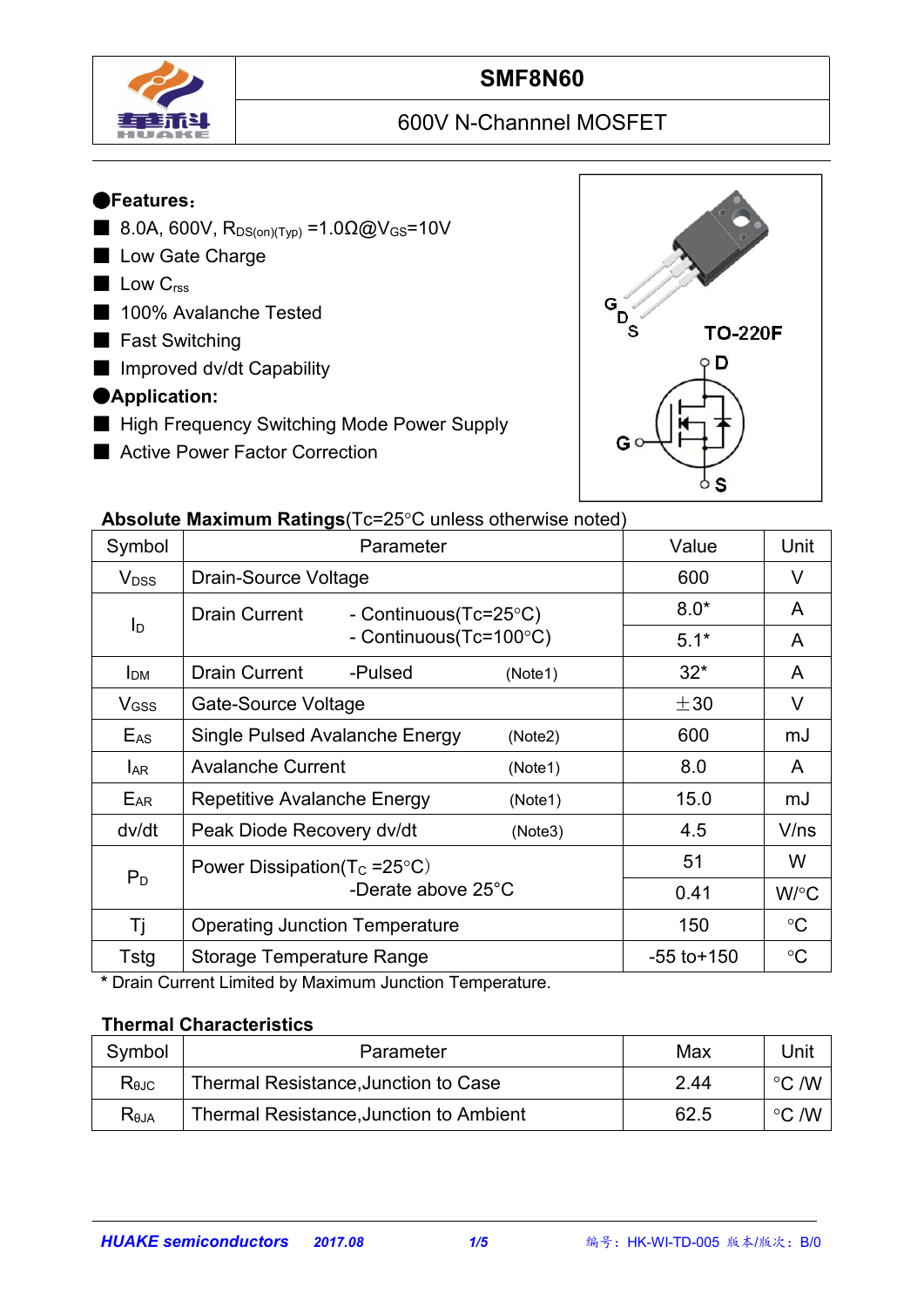

#### **Electrical Characteristics**(Tc=25°C unless otherwise noted)

| Symbol                                             | Parameter                                                     | <b>Test Conditons</b>                                        | Min   | Typ  | Max    | Unit     |  |
|----------------------------------------------------|---------------------------------------------------------------|--------------------------------------------------------------|-------|------|--------|----------|--|
|                                                    | <b>Off Characteristics</b>                                    |                                                              |       |      |        |          |  |
| <b>BV</b> <sub>DSS</sub>                           | Drain-source Breakdown Voltage                                | $V_{GS}$ =0V, l <sub>D</sub> =250µA                          | 600   |      |        | V        |  |
| $\triangle$ BV <sub>DSS</sub><br>$1/\triangle T_J$ | Breakdown Voltage Temperature<br>Coefficient                  | $I_D = 250 \mu A$<br>(Referenced to 25°C)                    | --    | 0.7  |        | V/C      |  |
| <b>I</b> <sub>DSS</sub>                            | Zero Gate Voltage Drain Current                               | $V_{DS} = 600V$ , $V_{GS} = 0V$                              | --    | --   | 1      | μA       |  |
|                                                    |                                                               | $V_{DS} = 480V$ , Tc=125°C                                   | --    | --   | 10     | μA       |  |
| <b>I</b> GSSF                                      | Gate-Body Leakage Current, Forward                            | $V_{GS}$ =+30V, $V_{DS}$ =0V                                 | --    | --   | 100    | nA       |  |
| <b>I</b> GSSR                                      | Gate-Body Leakage Current, Reverse                            | $V_{GS}$ =-30V, $V_{DS}$ =0V                                 | --    | --   | $-100$ | nA       |  |
| <b>On Characteristics</b>                          |                                                               |                                                              |       |      |        |          |  |
| $V_{GS(th)}$                                       | <b>Gate Threshold Voltage</b>                                 | $V_{DS} = V_{GS}$ , $I_D = 250 \mu A$                        | 2.0   | --   | 4.0    | $\vee$   |  |
| $R_{DS(on)}$                                       | Static Drain-Source On-Resistance                             | $V_{GS}$ =10 V, $I_D$ =4.0A                                  | $-$   | 1.0  | 1.2    | $\Omega$ |  |
| <b>gFS</b>                                         | <b>Forward Transconductance</b>                               | $V_{DS} = 40 V$ , $I_D = 4.0 A$<br>(Note4)                   |       | 7    |        | S        |  |
|                                                    | <b>Dynamic Characteristics</b>                                |                                                              |       |      |        |          |  |
| $C$ <sub>iss</sub>                                 | Input Capacitance                                             |                                                              | $-$   | 1400 |        | pF       |  |
| C <sub>oss</sub>                                   | <b>Output Capacitance</b>                                     | $V_{DS} = 25V$ , $V_{GS} = 0V$ ,<br>$f=1.0$ MHz              | --    | 175  | --     | рF       |  |
| C <sub>rss</sub>                                   | <b>Reverse Transfer Capacitance</b>                           |                                                              | --    | 16   |        | pF       |  |
|                                                    | <b>Switching Characteristics</b>                              |                                                              |       |      |        |          |  |
| $t_{d(on)}$                                        | Turn-On Delay Time                                            |                                                              | --    | 13.5 |        | ns       |  |
| $t_{\rm r}$                                        | Turn-On Rise Time                                             | $V_{DD}$ = 300 V, $I_D$ = 8.0 A,                             | $- -$ | 105  | --     | ns       |  |
| $t_{d(off)}$                                       | <b>Turn-Off Delay Time</b>                                    | $R_G = 25 \Omega$<br>(Note4,5)                               | --    | 128  | --     | ns       |  |
| $t_{\rm f}$                                        | <b>Turn-Off Fall Time</b>                                     |                                                              | --    | 49   | --     | ns       |  |
| $Q_g$                                              | <b>Total Gate Charge</b>                                      |                                                              | --    | 31   | --     | nC       |  |
| $Q_{gs}$                                           | Gate-Source Charge                                            | $V_{DS}$ = 480 V, $I_D$ =8.0 A,<br>$V_{GS} = 10 V$ (Note4,5) | --    | 6.5  |        | nC       |  |
| $Q_{gd}$                                           | Gate-Drain Charge                                             |                                                              | --    | 14.7 |        | nC       |  |
|                                                    | <b>Drain-Source Diode Characteristics and Maximum Ratings</b> |                                                              |       |      |        |          |  |
| $\mathsf{I}_\mathsf{S}$                            | Maximum Continuous Drain-Source Diode Forward Current         | --                                                           | --    | 8.0  | A      |          |  |
| $I_{SM}$                                           | Maximum Pulsed Drain-Source Diode Forward Current             | --                                                           | --    | 32   | A      |          |  |
| $V_{SD}$                                           | Drain-Source Diode Forward Voltage                            | $V_{GS} = 0V, I_S = 8.0A$                                    | --    | --   | 1.4    | $\vee$   |  |
| $t_{rr}$                                           | Reverse Recovery Time                                         | $V_{GS} = 0V$ , $I_S = 8.0A$ ,                               | --    | 325  | $- -$  | ns       |  |
| $Q_{rr}$                                           | <b>Reverse Recovery Charge</b>                                | d I <sub>F</sub> /dt=100A/µs (Note4)                         | $-$   | 2.7  | --     | μC       |  |

Notes:

1、Repetitive Rating:Pulse Width Limited by Maximum Junction Temperature.

2、L = 18.5mH, I<sub>AS</sub> = 8.0A, V<sub>DD</sub> = 50V, R<sub>G</sub> = 25 Ω, Starting T<sub>J</sub> = 25 °C.

3、Isp≤8.0A, di/dt≤200A/µs, V<sub>DD</sub>≤BV<sub>DSS,</sub> Starting T<sub>J</sub> = 25°C.

4、Pulse Test : Pulse Width ≤300 µ s, Duty Cycle≤2%.

5、Essentially Independent of Operating Temperature.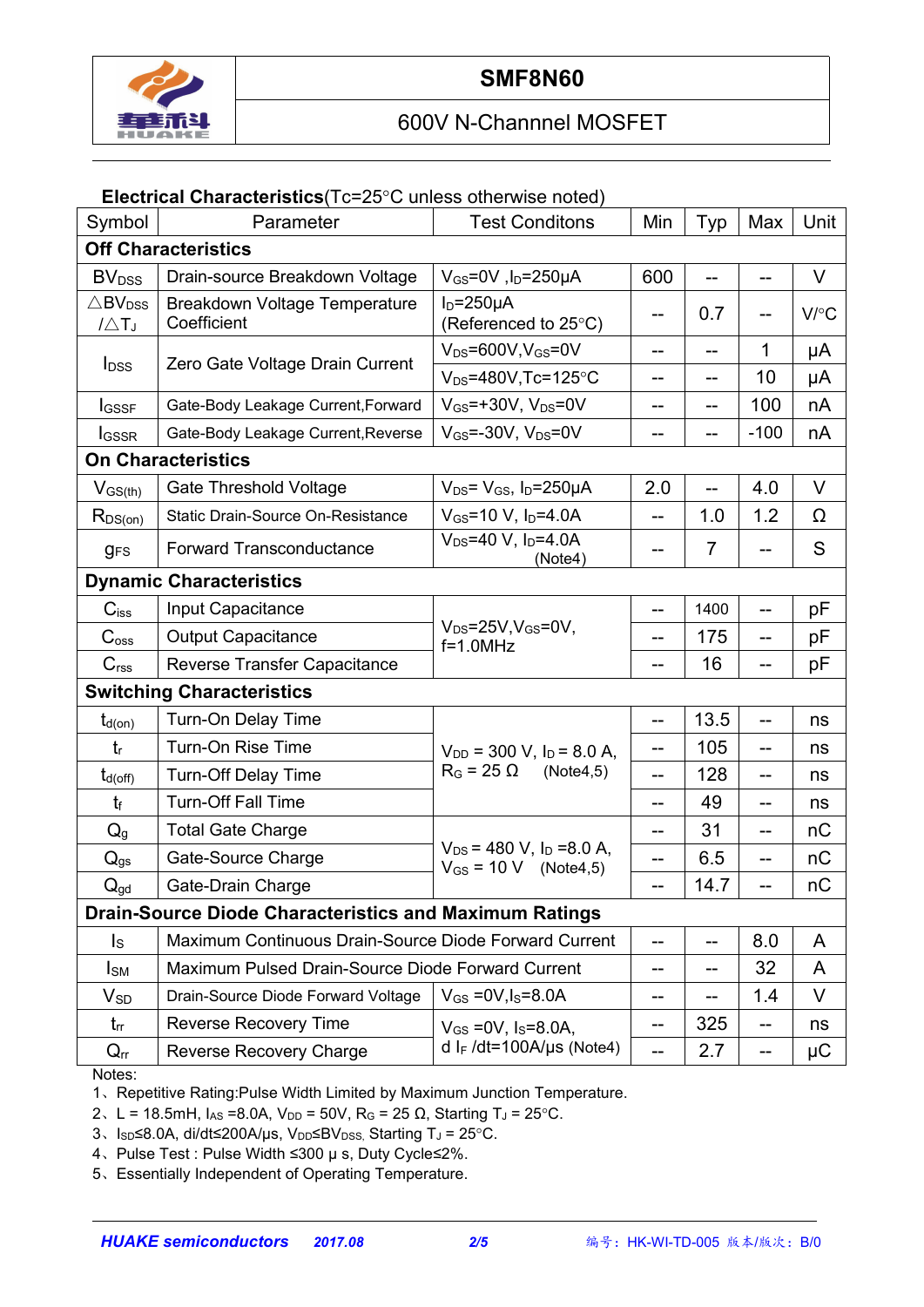







**Capacitance Characteristics Gate Charge Characteristics**





**On-Resistance Variation vs. Body Diode Forward Voltage Variation vs. Source Current and Temperature** 



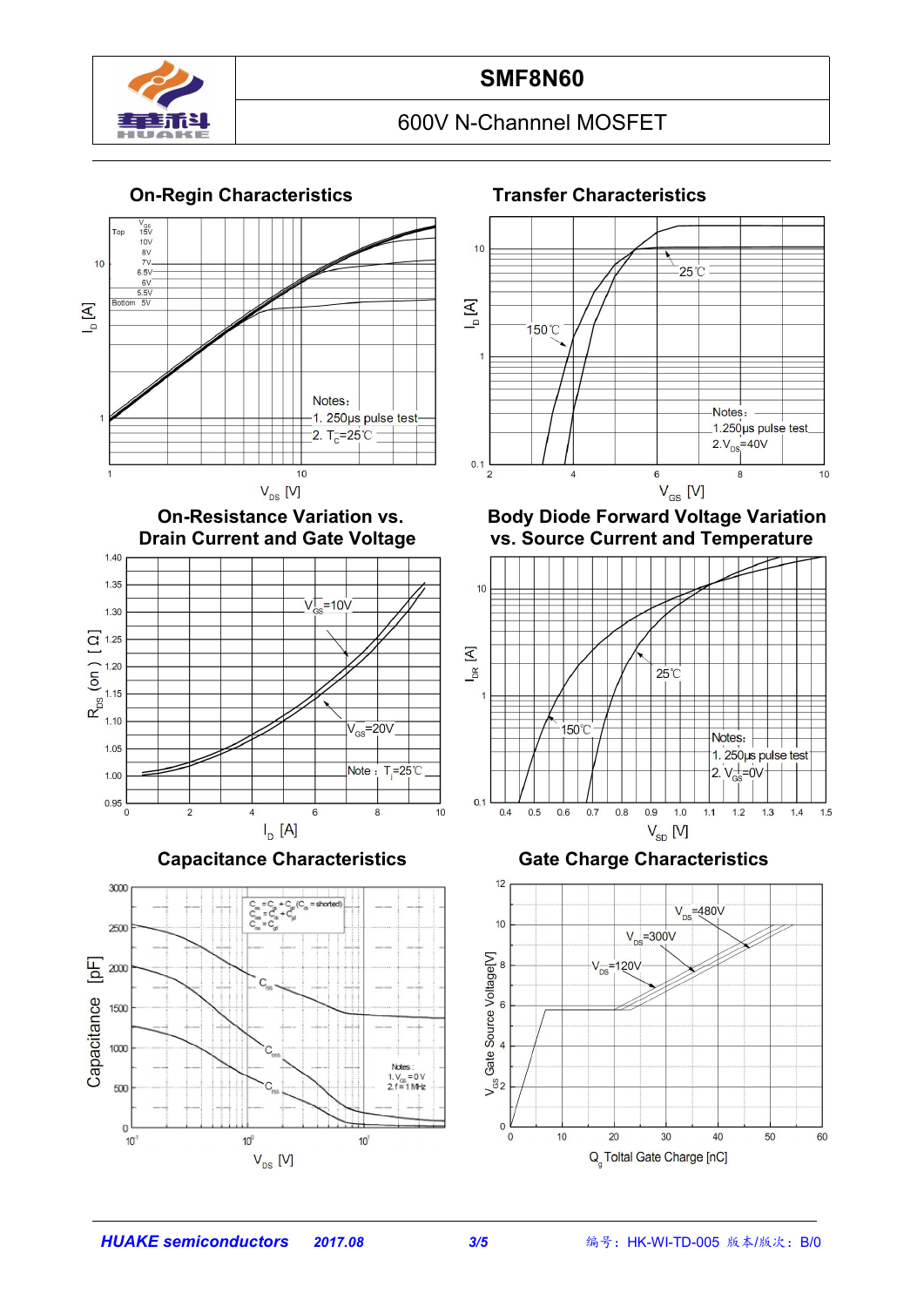